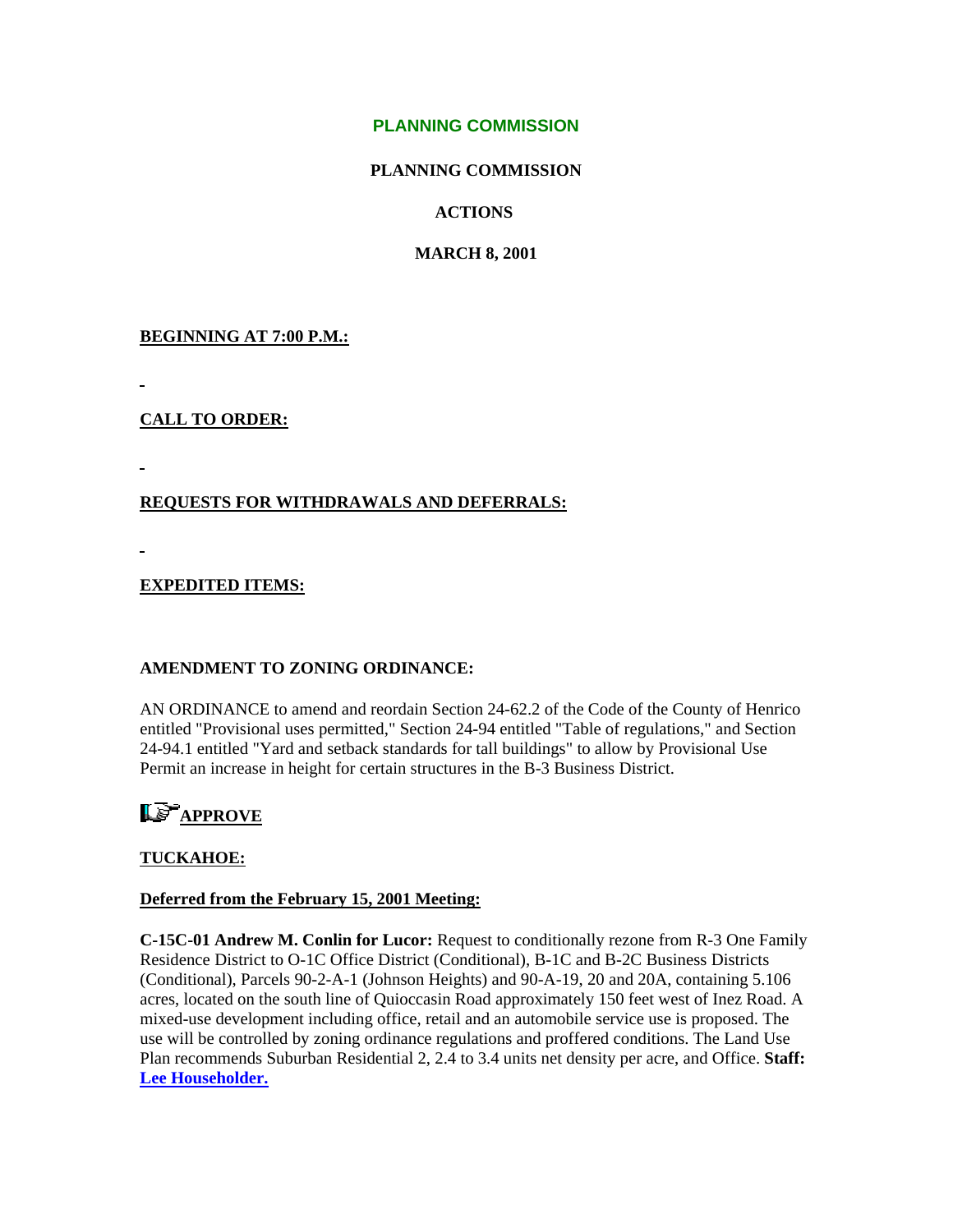## **LS** DEFER 3-28-01

#### **Deferred from the February 15, 2001 Meeting:**

**P-2-01 Andrew M. Conlin for Lucor:** Request for a provisional use permit under Sections 24- 58.2(c) and 24-122.1 of Chapter 24 of the County Code in order to allow a 15,000 square foot enclosed, air -conditioned three-bay auto service station on Part of Parcel 90-A-19, containing 0.431 acres, located on the south line of Quioccasin Road approximately 250 feet east of Pemberton Road. The existing zoning is R-3 One Family Residence District but is proposed for B-2C Business District (Conditional). **Staff: [Lee Householder.](mailto:hou10@co.henrico.va.us)**

### **L**<sup>P</sup>DEFER 3-28-01

#### **VARINA:**

**NONE.** 

#### **BROOKLAND:**

**C-17C-01 L. Anderson Hughes, Jr. for Deborah Sperberg:** Request to conditionally rezone from R-5 General Residence District to O-2C Office District (Conditional), Parcel 103-16-A-17, containing 0.04 acre, located on the east side of Pinetree Drive approximately 129 feet south of its intersection with Park Lane (2115 Pinetree Drive, Mayfield Subdivision). Office parking is proposed. The use will be controlled by zoning ordinance regulations and proffered conditions. The Land Use Plan recommends Urban Residential, 3.4 to 6.8 units net density per acre. **Staff - [Mark Bittner.](mailto:bit10@co.henrico.va.us) Deferral requested by Planning Commissioner to April 12, 2001.** 

### **LG** DEFER 4-12-01

#### **FAIRFIELD:**

#### **Deferred from the February 15, 2001 Meeting:**

**C-11C-01 James W. Theobald for Daniel Corporation:** Request to conditionally rezone from R-2 One Family Residence District, O-2C Office District (Conditional), O/SC Office/Service District (Conditional), and PMD Planned Industrial District to R-5C General Residence District (Conditional), O-2C Office District (Conditional), and M-1C Light Industrial District (Conditional), Parcels 53-A-69, 71, 74B, 75-79, 81-84, and 87, containing 59.48 acres, located on the north line of Parham Road at St. Charles Road and on the east line of Scott Road approximately 450 feet south of Level Green Lane (private.). A mixed-use development including multi-family, light industrial and office uses are proposed. The R-5 District allows a maximum density of 14.5 units per acre. The nonresidential uses will be controlled by zoning ordinance regulations and proffered conditions. The Land Use Plan recommends Suburban Residential 1,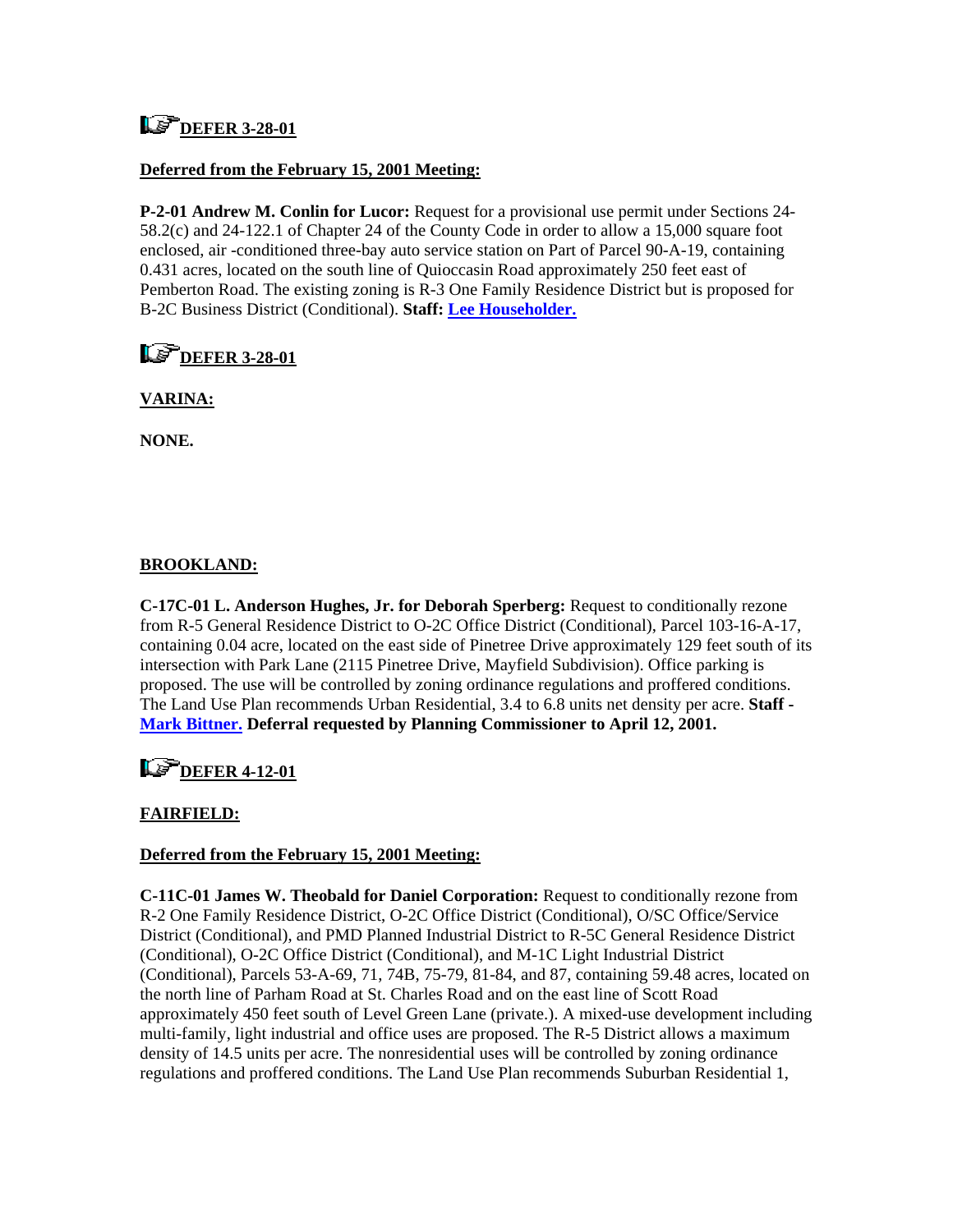1.0 to 2.4 units net density per acre, Office and Office/Service. **Staff: [Jo Ann Hunter.](mailto:hun30@co.henrico.va.us) Deferral requested to May 10, 2001.** 

### **L**<sup>F</sup> DEFER 5-10-01

#### **THREE CHOPT:**

#### **Deferred from the September 14, 2000 Meeting:**

**C-49C-00 James W. Theobald for Tascon Group, Inc.:** Request to amend proffered conditions accepted with rezoning case C-45C-99, on Parcels 58-A-3, 6 and 6A and part of Parcels 58-A-4 and 5, containing approximately 38.3 acres, located on the north line of Three Chopt Road at its intersection with Pell Street. The amendment would allow a condominium development in place of a detached single family development and assisted living facility. The Land Use Plan recommends Urban Residential, 3.4 to 6.8 units per acre, and Environmental Protection Area. **Staff - [Lee Householder](mailto:hou10@co.henrico.va.us). Deferral requested to September 13, 2001.** 

### **LS** DEFER 9-13-01

#### **Deferred from the February 15, 2001 Meeting:**

**C-7C-01 Curtis D. Gordon for West End Developers, L.L.C.:** Request to conditionally rezone from A-1 Agricultural District to R-3C One Family Residence District (Conditional), Parcels 56- 1-A-1 (Winngate Subdivision) and 56-A-4, containing 5.55 acres, located on the north line of Church Road 200 feet west of its intersection with Abbey Lane. A residential subdivision is proposed. The R-3 District allows a minimum lot size of 11,000 square feet. The Land Use Plan recommends Suburban Residential 2, 2.4 to 3.4 units net density per acre. **Staff: [Lee](mailto:hou10@co.henrico.va.us)  [Householder.](mailto:hou10@co.henrico.va.us)** 

### **LS** DEFER 4-12-01

**P-3-01 Eisenberg Architects for Panera Bread:** Request for a provisional use permit under Sections 24-58.2(d) and 24-122.1 of Chapter 24 of the County Code in order to provide outdoor dining for a bakery/cafe, on part of Parcel 48-A-38, containing 600 sq. ft., located at 10301 West Broad Street, on the south line of West Broad Street (U. S. Route 250) at its intersection with Gaelic Lane (The Gables Apt. complex). The existing zoning is B-2C Business District (Conditional). **Staff - [Lee Householder](mailto:hou10@co.henrico.va.us).** 

# **LS** DEFER 4-12-01

**C-18C-01 Richard Vass for Kevin B. Spector:** Request to conditionally rezone from A-1 Agricultural District to R-3C One Family Residence District (Conditional), Parcel 57-A-33, containing 5.16 acres, located on the south line of Church Road at its southeast intersection with Guyana Drive. Single-family residential development is proposed. The R-3 District allows a minimum lot size of 11,000 sq. ft. The Land Use Plan recommends Suburban Residential 2, 2.4 to 3.4 units net density per acre. **Staff: [Mark Bittner](mailto:bit10@co.henrico.va.us).** 

## **L**<sup>F</sup>DEFER 4-12-01